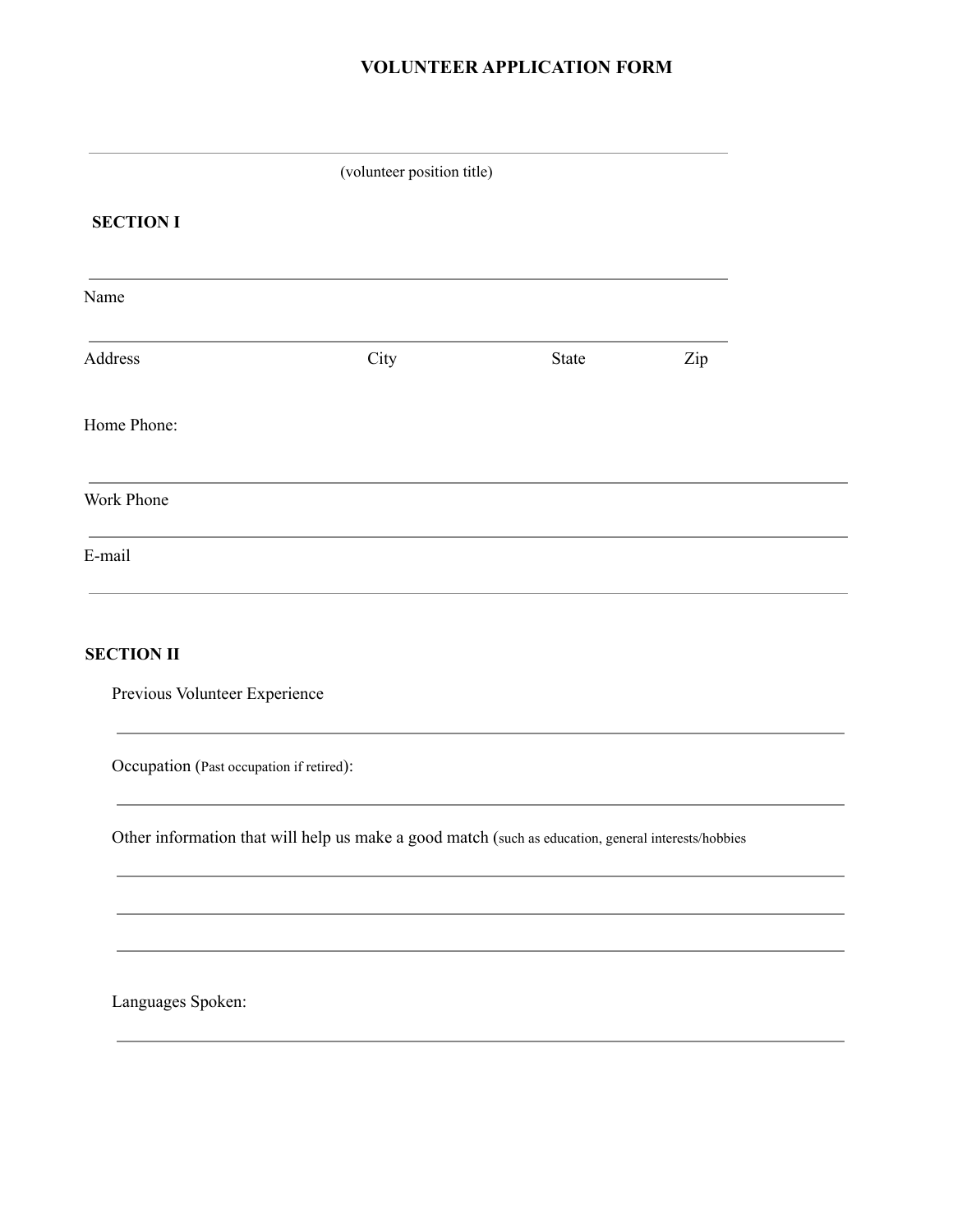## **SECTION III**

### Availability and Volunteer Assignment Preferences

*Please Check All That Are Applicable:*

I Am Available Mornings (Mon-Fri) Afternoons (Mon-Fri) Evenings (Mon-Fri) Weekends Once A Week More Than Once A Week One Time Only As Needed OTHER

I Could Serve More Than One Person: Yes No

## **SECTION IV**

Do You Have A Valid (State) Driver's License? Yes No

Have You Ever Been Convicted For Violation Of Any Laws, Traffic Or Otherwise? Yes No If Yes, Please Explain:

Do You Have Any Physical Condition that May Limit Your Activities? Yes No If Yes, Describe:

Who To Notify In Case Of An Emergency?

Telephone Number

# **SECTION V [ References ]**

Please list three persons we may call who are **NOT** family, one of whom may be your religious or spiritual leader, teacher, employer or relationship other than personal friend.

Name Phone Address Relationship